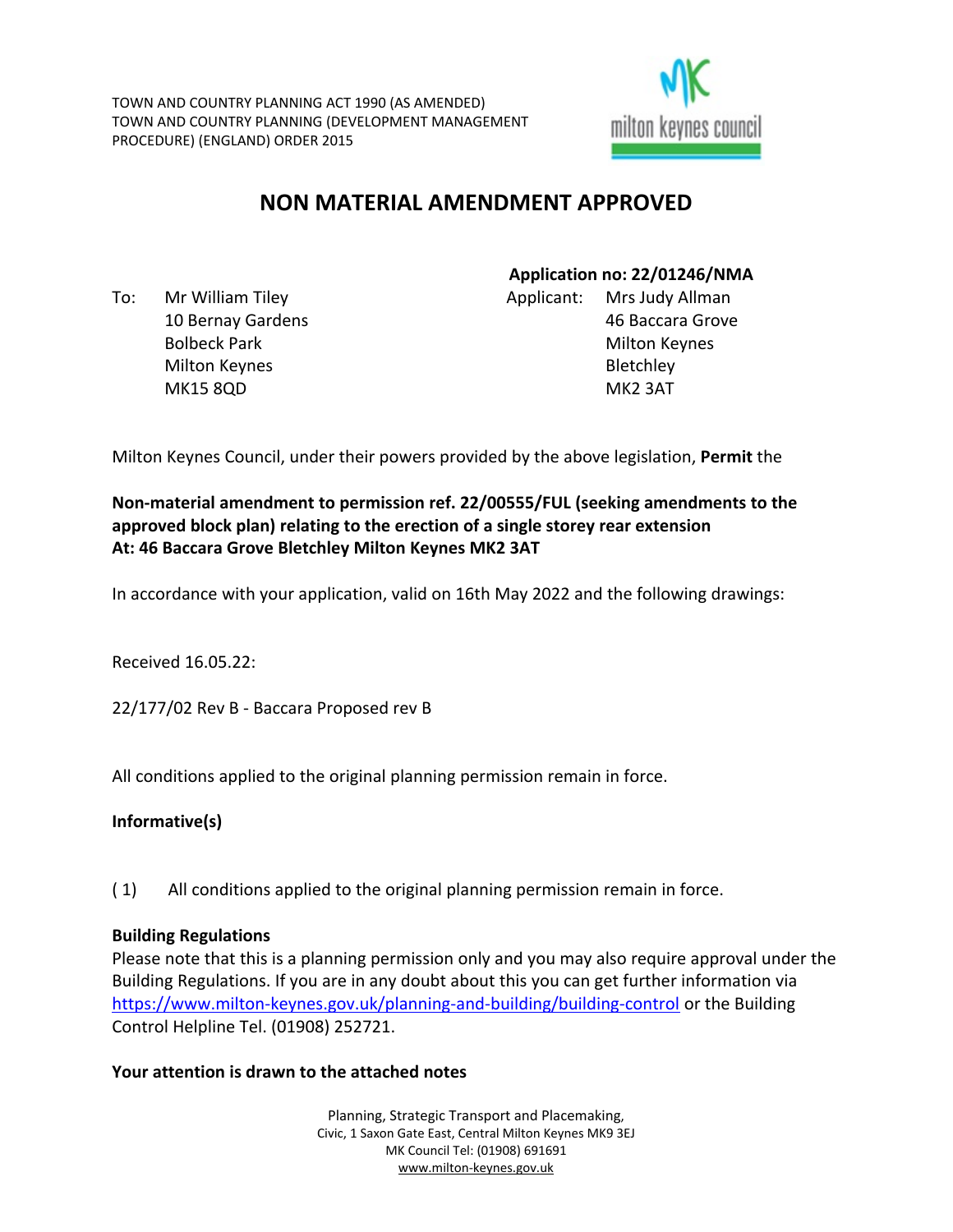TOWN AND COUNTRY PLANNING ACT 1990 (AS AMENDED) TOWN AND COUNTRY PLANNING (DEVELOPMENT MANAGEMENT PROCEDURE) (ENGLAND) ORDER 2015



13th June 2022 **Jon Palmer MRTPI – Head of Planning** For and on behalf of the Council

Planning, Strategic Transport and Placemaking, Civic, 1 Saxon Gate East, Central Milton Keynes MK9 3EJ MK Council Tel: (01908) 691691 [www.milton-keynes.gov.uk](http://www.milton-keynes.gov.uk/)